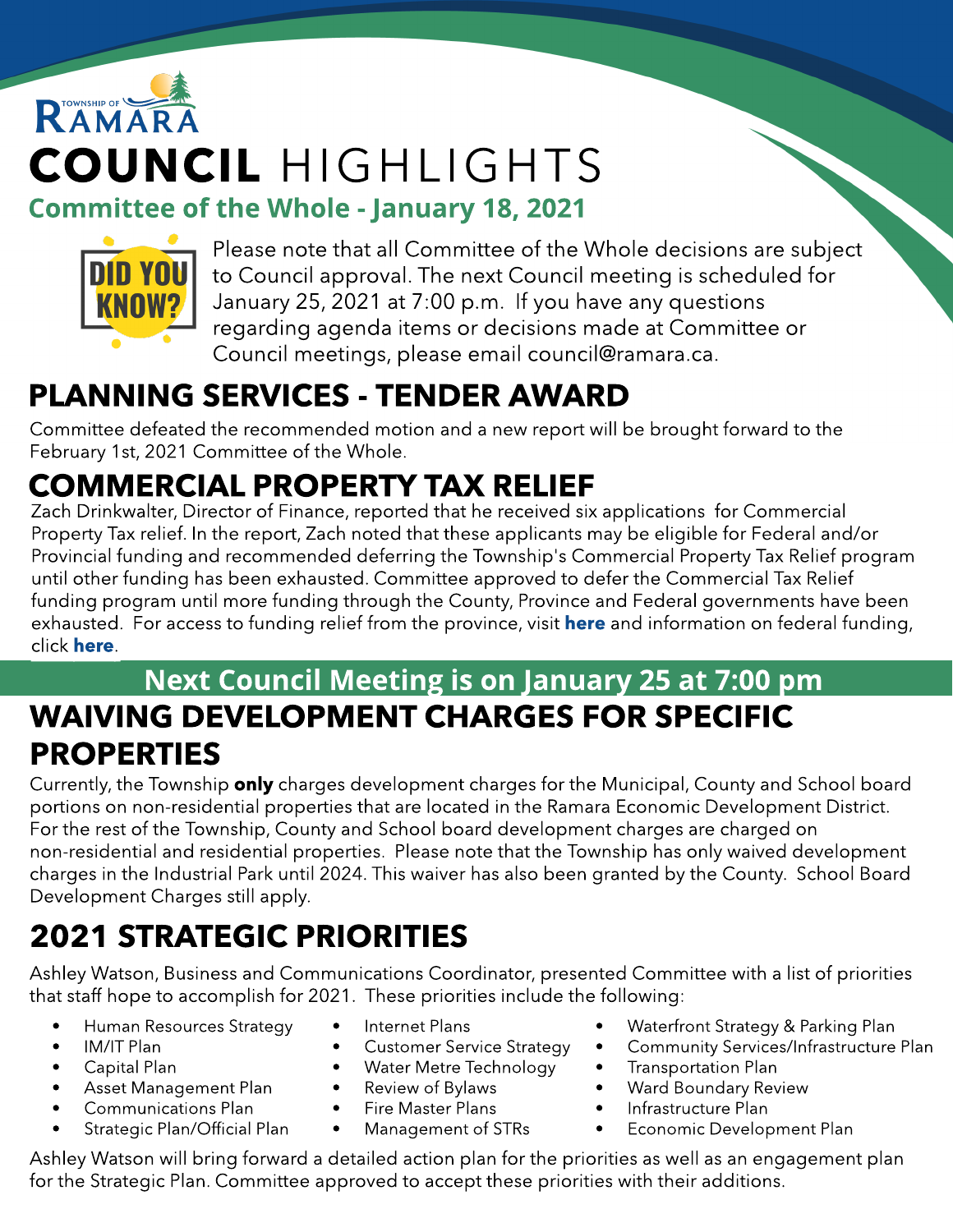# COMMUNICATIONS PLAN 2021-2022

Ashley Watson, Business and Communications Coordinator, brought forward a Communication plan for the next two years that would focus the following three areas:

- 1. Providing Citizen Focused Communication to improve the quality of external communications.
- 2. Increase Community Engagement to support and encourage an engaged community that is aware of, and participates in, local government and recognizes its role in driving future planning for programs and initiatives.
- 3. Improve Internal Communications to improve the quality of internal communications so that employees understand the strategic vision and have the information needed to be successful in their role.

Committee approved to implement the Communications plan with a focus on building media relationships in order to increase awareness of Council initiatives, decisions and events.

#### **[Click](https://ramara.civicweb.net/portal/) [here](https://ramara.civicweb.net/portal/) [for](https://ramara.civicweb.net/portal/) [Count](https://www.simcoe.ca/dpt/ccd/newsletters)y [Council](https://www.simcoe.ca/dpt/ccd/newsletters) [Highlight](https://www.simcoe.ca/dpt/ccd/newsletters)s**

## SUPPORT ONE YEAR EXTENSION FOR AMP

Committee approved to support the Ministry of Finance Officers' Association of Ontario (MFOA) letter to the Ministry of Infrastructure requesting a one-year extension of deadlines for municipalities in completing their Asset Management Plan in order to focus on immediate needs of the pandemic.

### PROPOSED CODE OF CONDUCT FOR MEMBERS OF THE PUBLIC

Committee discussed Oro Medonte's recent passing of their Code of Conduct for Members of the Public bylaw that addresses concerns over harassing comments they have received from their residents. Committee approved to amend the Township of Ramara's Health and Safety Policy #17 - Respect in the Workplace (Harassment and Violence) in order to add some of the definitions, standard responses and features similar to what is found in the Oro Medonte's Code of Conduct policy. This policy will be brought forward to a future Committee of the Whole meeting.

## RAMARA SOCCER CLUB

Committee approved that the Township will renew the Township's contract with the Ramara Soccer Club for an additional four-year term. This agreement includes the following:

- Hire a contractor to fertilize grounds that would be a shared cost between the Club and the Township.
- Continue to waive fees for leagues that have players under 18 years

## WATERFRONT STRATEGY UPDATE

Jon Popple, Manager of Community Standards, updated Council with the progress of the Waterfront Strategy that provides an update on location, finance, technology, infrastructure and bylaws. Jon will be presenting the Waterfront Plan at the February 1st Committee of the Whole meeting as well as future public meetings in order to get feedback from both Council and the public. Once adopted these recommendations, bylaws and parking plans would be implemented immediately in order to be fully operational for April 2021.